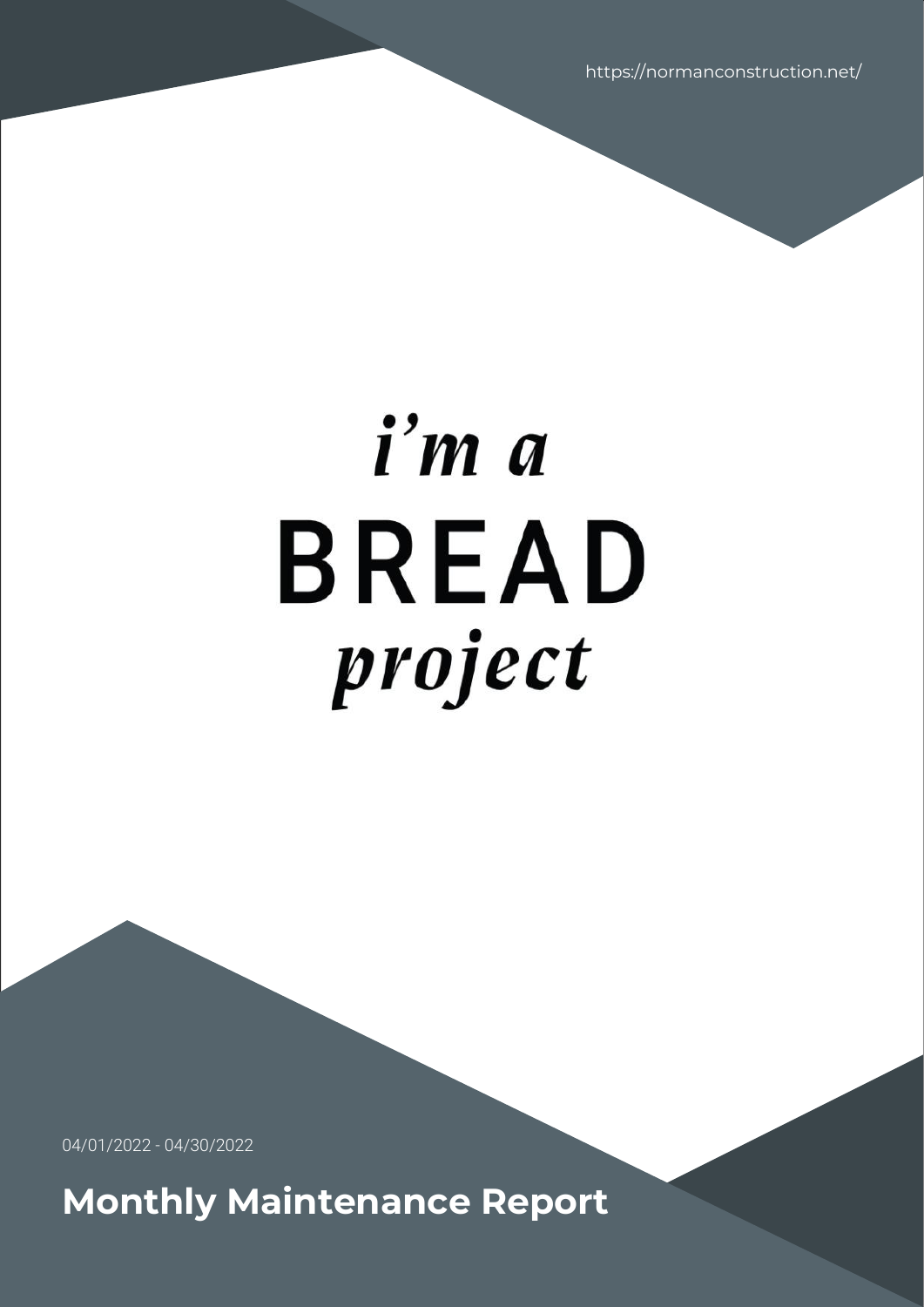## **BREAD**

At BREAD, we protect and maintain your website so that you and your business can win. As a business owner, you have too much on your plate to waste time concerned with whether-or-not your site is functioning properly. Time is precious and our maintenance can give you the peace of mind you need to focus on your business.

The following maintenance report contains the data from key categories relevant to website operation and performance. With your current PLUS Package subscription, we provide several services in order to maintain stability within your website performance. Within this report, you'll find simplified information about your website's updates, security, history, performance, and analytics that can help you discern where you are and drive your future growth.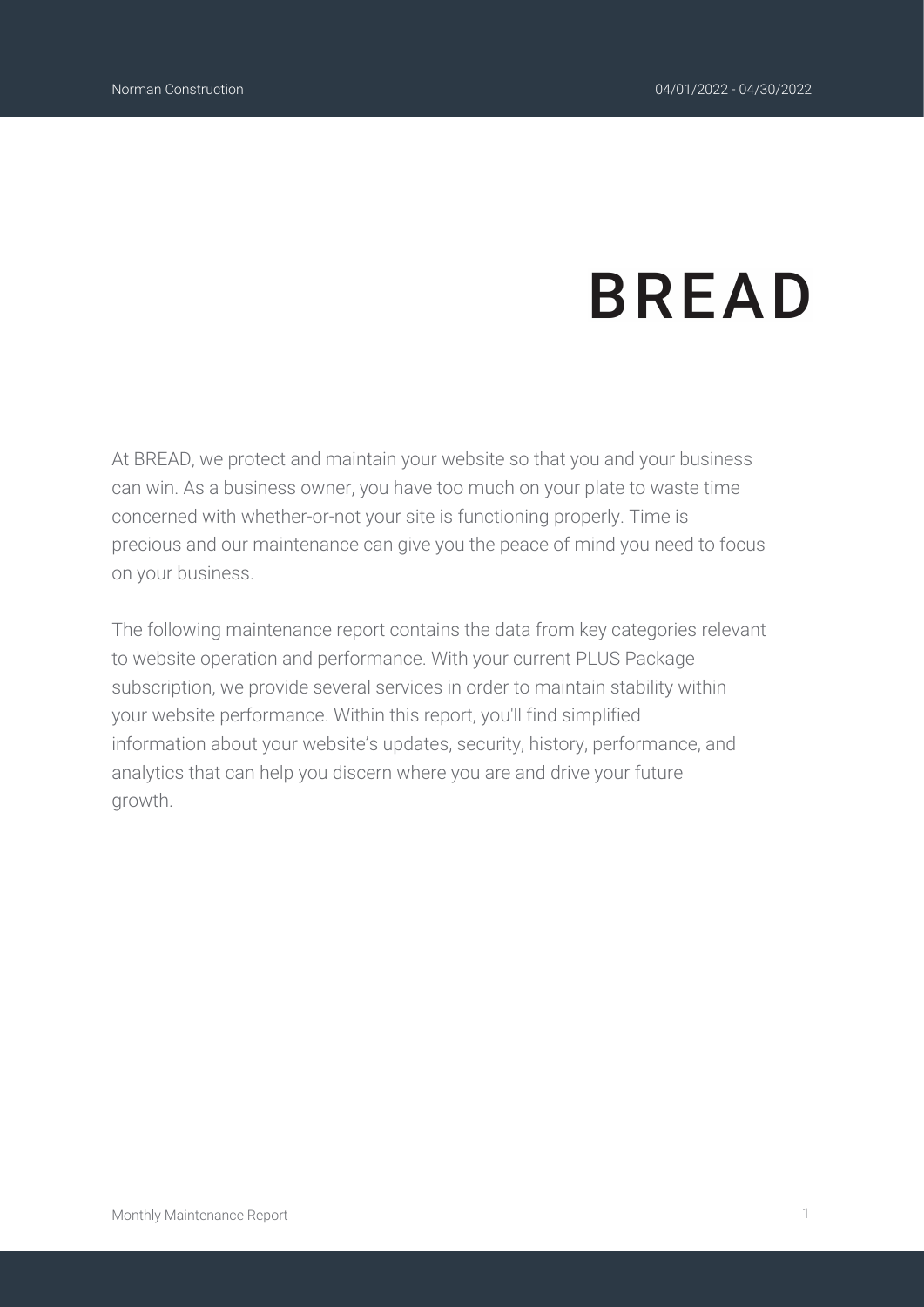### **OVERVIEW**



Website: https://normanconstruction.net/ IP Address: 172.67.212.111 WordPress Version: 5.9.2



### **BACKUPS**

Backups created: 92; Latest one on: 05/02/2022 21:37



### **UPDATES**

Updates performed: 1



### **UPTIME**

Overall uptime: 100.000%



### **ANALYTICS**

Pageviews: 1032; Site sessions: 487



### **SECURITY**

Your website is safe



### **PERFORMANCE**

PageSpeed score: 86; YSlow score: 74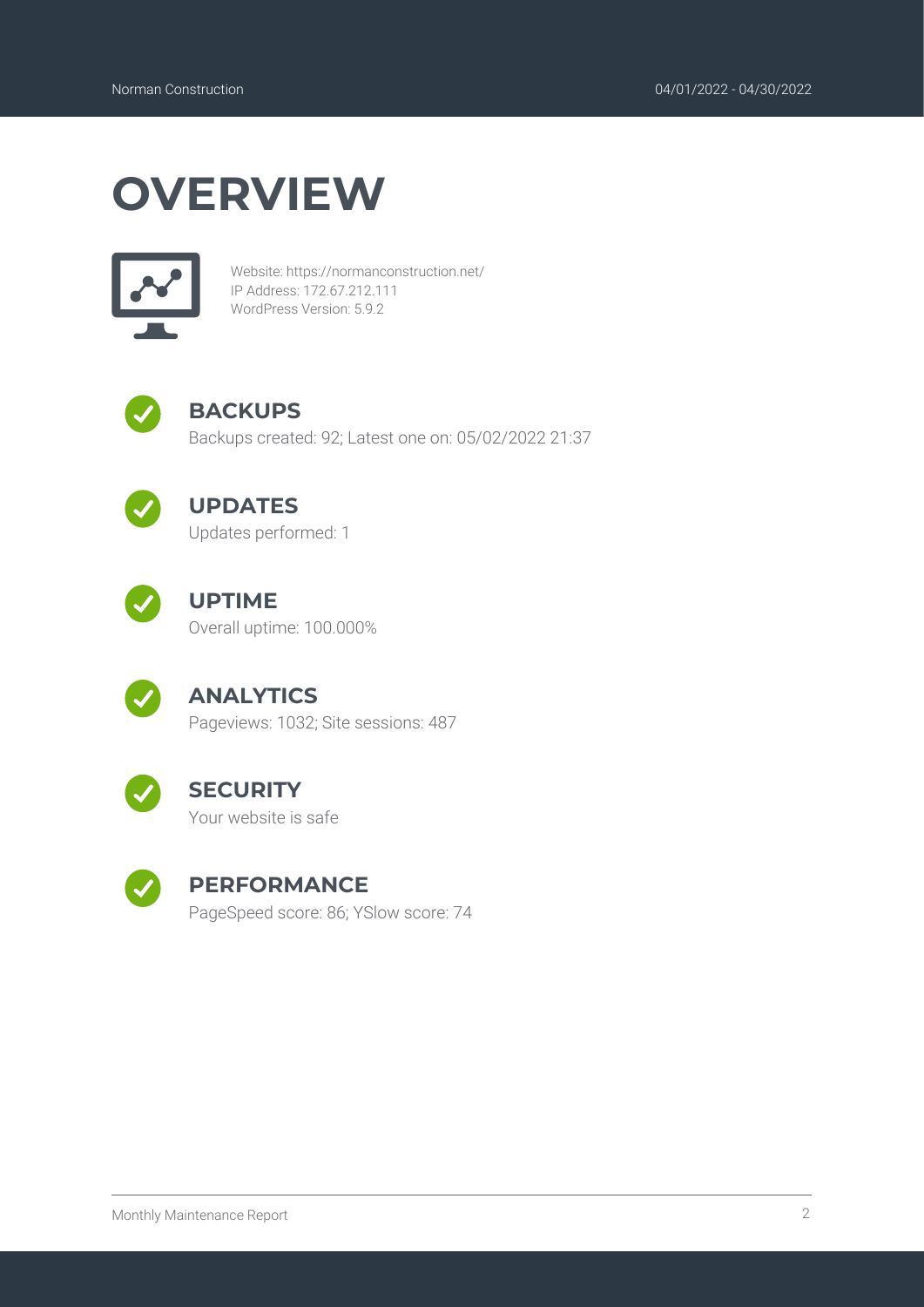Active Plugins 15

i.



*04/01/2022 to 04/30/2022*

Backups created: **31** Total backups available: **92**

Active Theme Creative Bread Studio

i.

### LATEST BACKUPS





WordPress version 5.9.2



Approved comments 1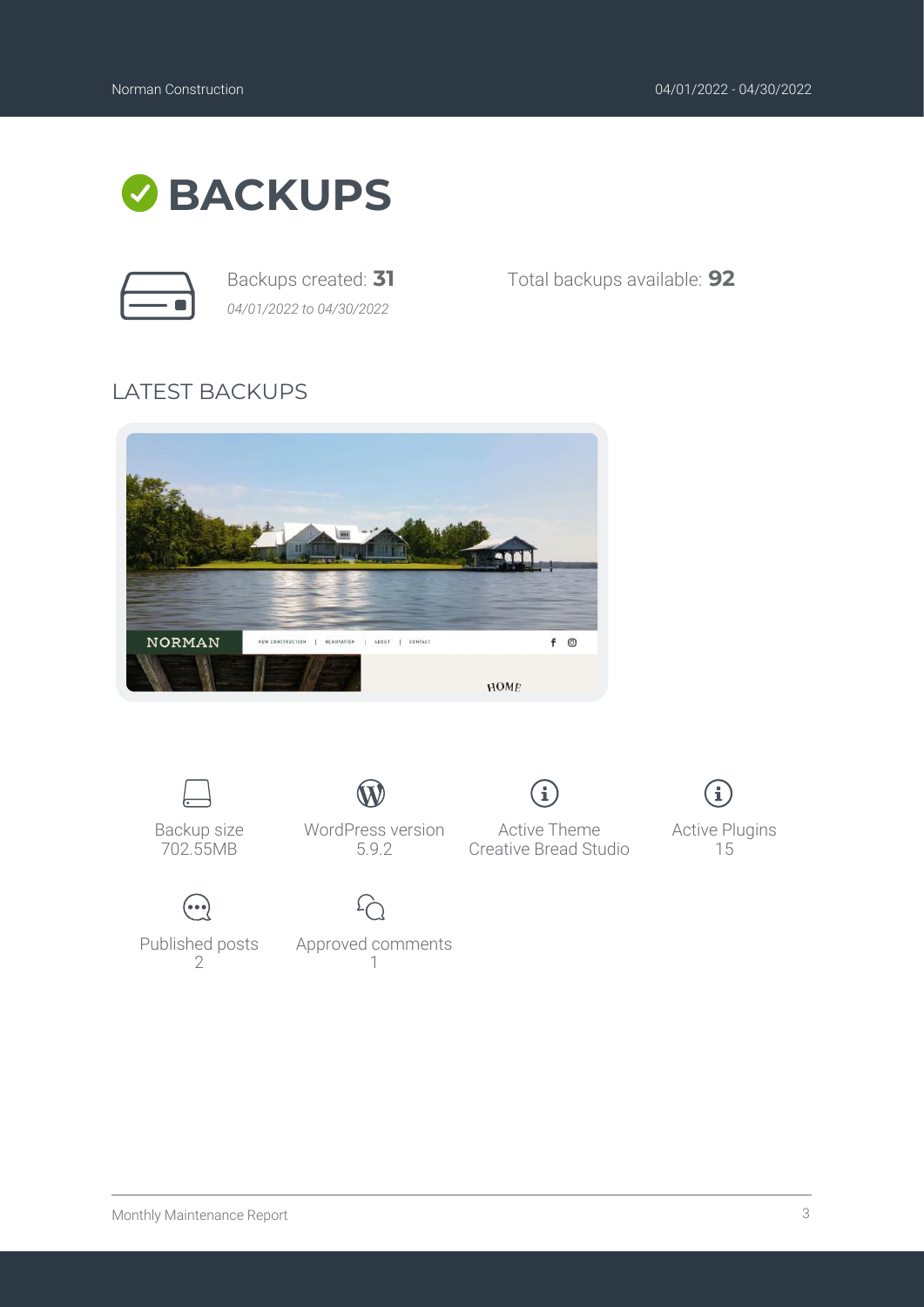



Total updates performed: **1** *04/01/2022 to 04/30/2022*

### OVERVIEW

Theme updates

**1**

### UPDATES HISTORY

| Theme name | Theme version        |  |      | Date       |
|------------|----------------------|--|------|------------|
| Divi       | $4.14.8 \rightarrow$ |  | 4.17 | 04/07/2022 |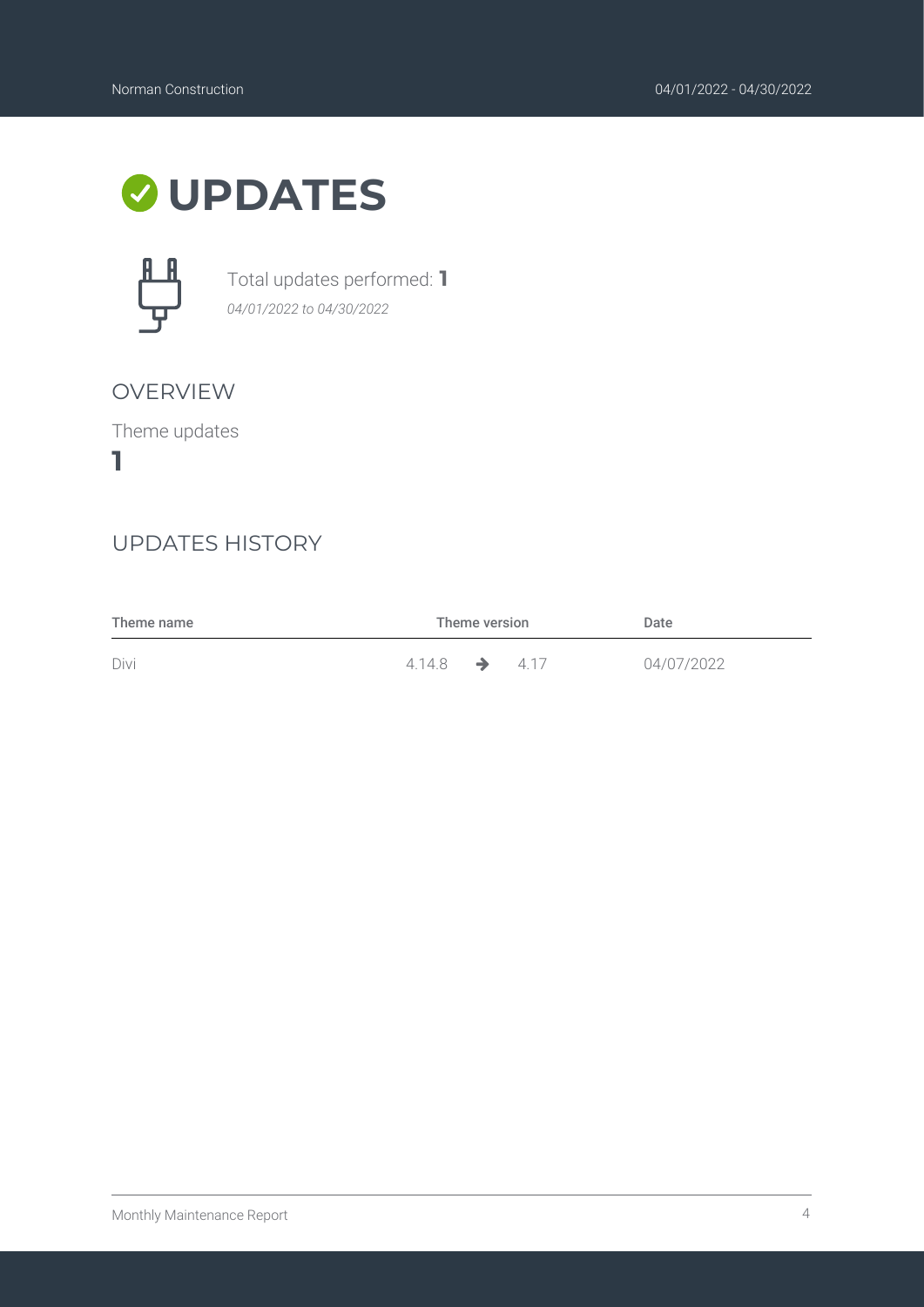### **UPTIME**



Up for: **227d 19h** Overall Uptime: **100.000%**

### OVERVIEW

last 24 hours

**100%**

**100%** last 7 days last 30 days

**100%**

### UPTIME HISTORY

| Event | Date       | Reason                   | <b>Duration</b> |
|-------|------------|--------------------------|-----------------|
| UP    | 09/15/2021 | $\overline{\phantom{a}}$ | 227d 19h        |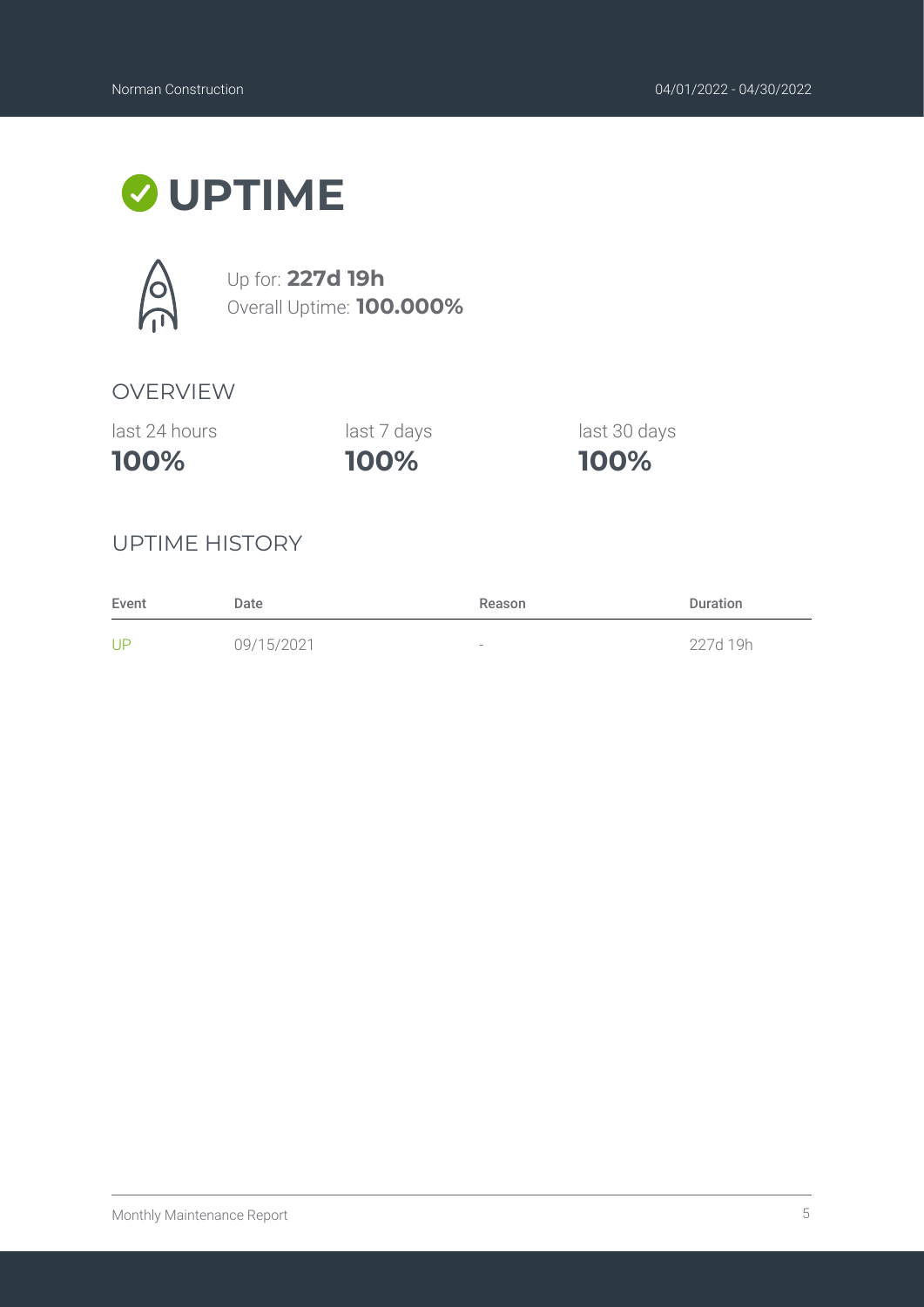



Traffic down by: **24%** *04/01/2022 to 04/30/2022*

#### OVERVIEW



**1K** Pageviews  $\blacktriangledown$  -33%

**01m:28s** Session duration

 $\triangle$  3%

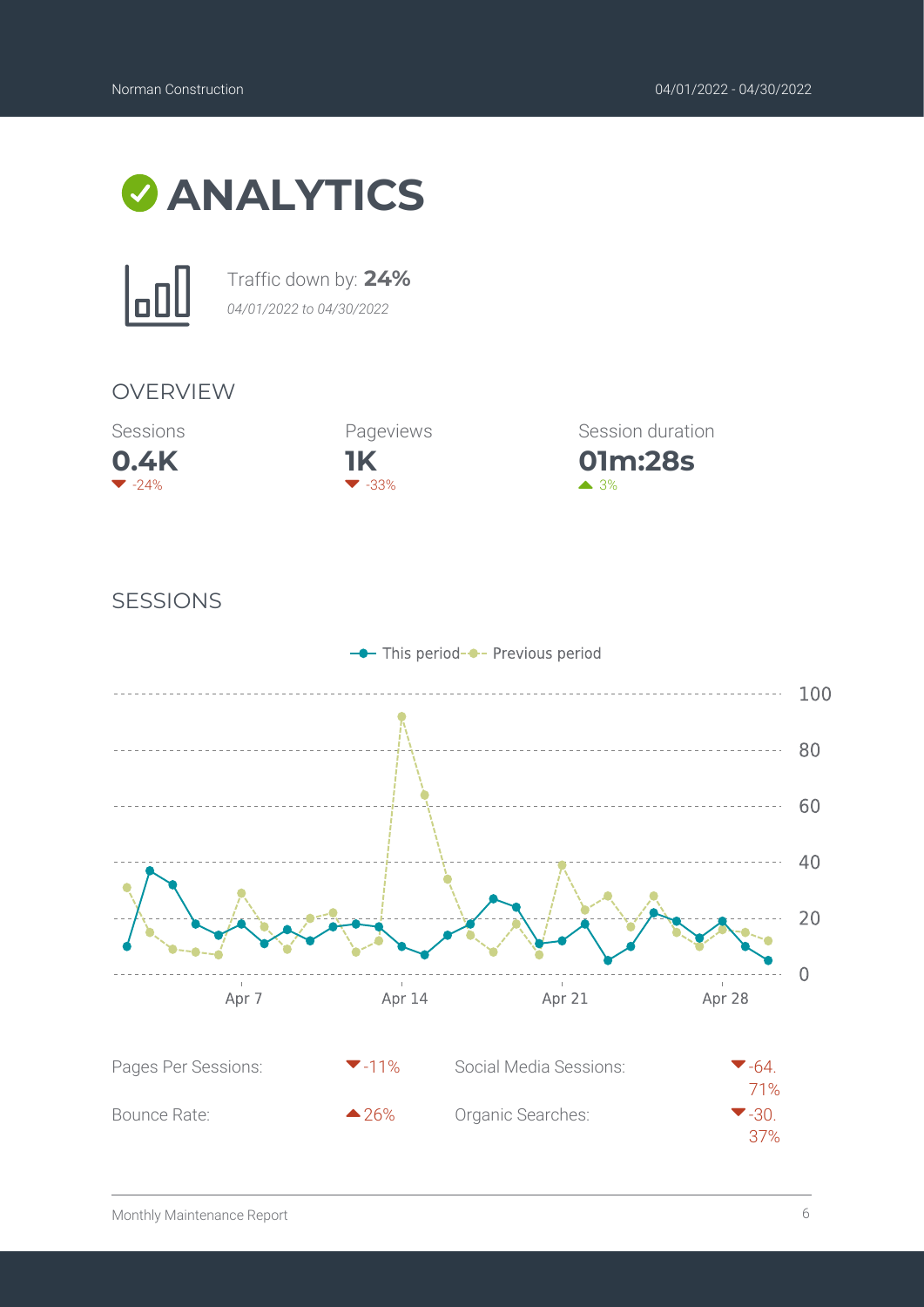| <b>Referrers</b>     | <b>Sessions</b> |
|----------------------|-----------------|
| google               | 330             |
| (direct)             | 99              |
| bing                 | 22              |
| yahoo                | 6               |
| thebluebook.com      | 5               |
|                      |                 |
| <b>Countries</b>     | <b>Sessions</b> |
| <b>United States</b> | 390             |
| Pakistan             | 23              |
| Canada               | 20              |
| Czechia              | 5               |

| Pages                     | Sessions |
|---------------------------|----------|
|                           | 533      |
| /about-norman/            | 239      |
| /new-construction/        | 91       |
| /renovation/              | 86       |
| /thank-you-for-contacting |          |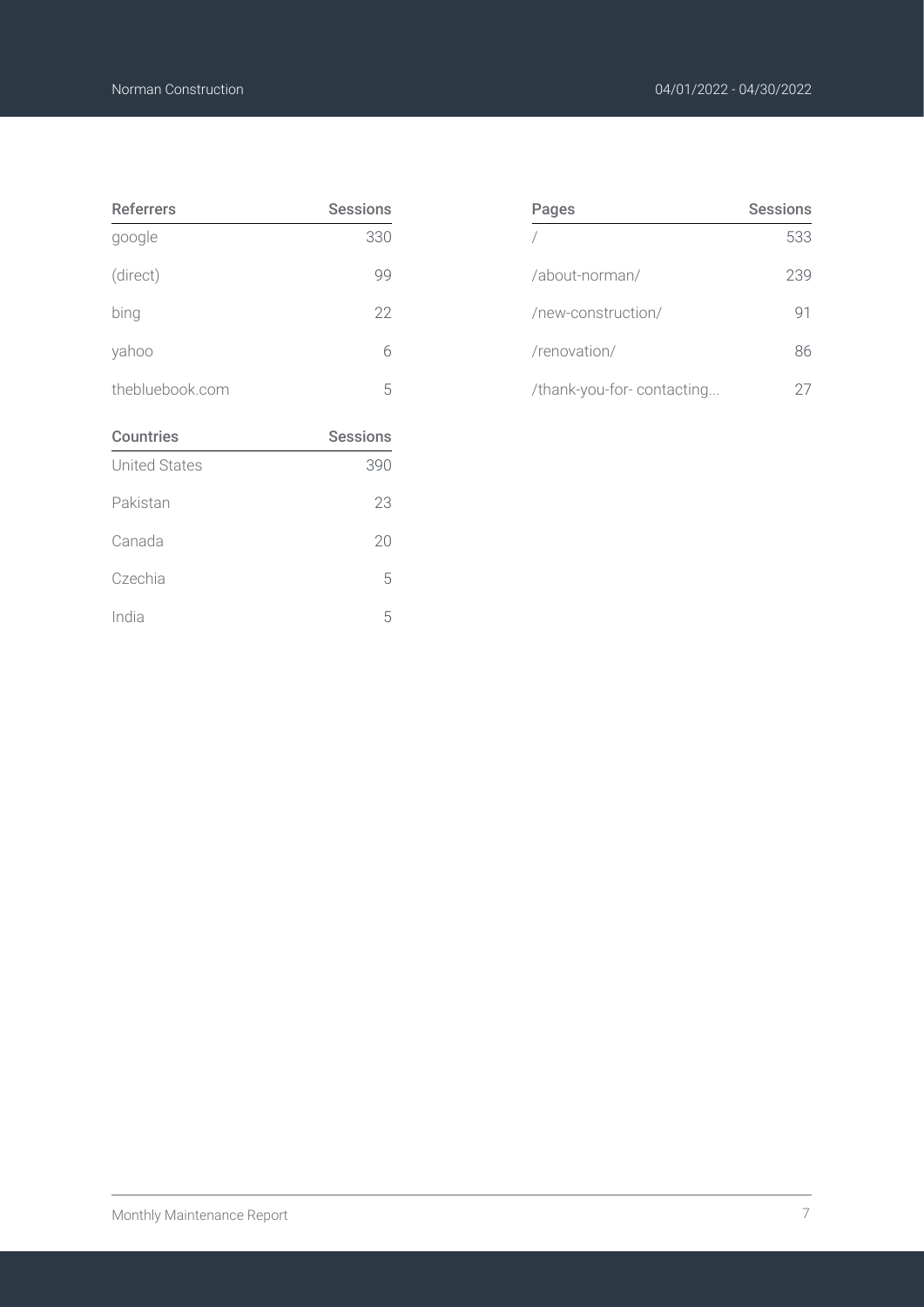### **SECURITY**



Total security checks: **4** *04/01/2022 to 04/30/2022*

### MOST RECENT SCAN

*04/25/2022*

| Status:        | - Clean |                  |                    |  |
|----------------|---------|------------------|--------------------|--|
| Malware: Clean |         | Web Trust: Clean | Vulnerabilities: 0 |  |

### SECURITY SCAN HISTORY

| Date            | Malware | <b>Vulnerabilities</b> | <b>Web Trust</b> |
|-----------------|---------|------------------------|------------------|
| 04/25/2022 8:03 | Clean   | Clean                  | Clean            |
| 04/18/2022 4:41 | Clean   | Clean                  | Clean            |
| 04/11/2022 8:08 | Clean   | Clean                  | Clean            |
| 04/04/2022 4:01 | Clean   | Clean                  | Clean            |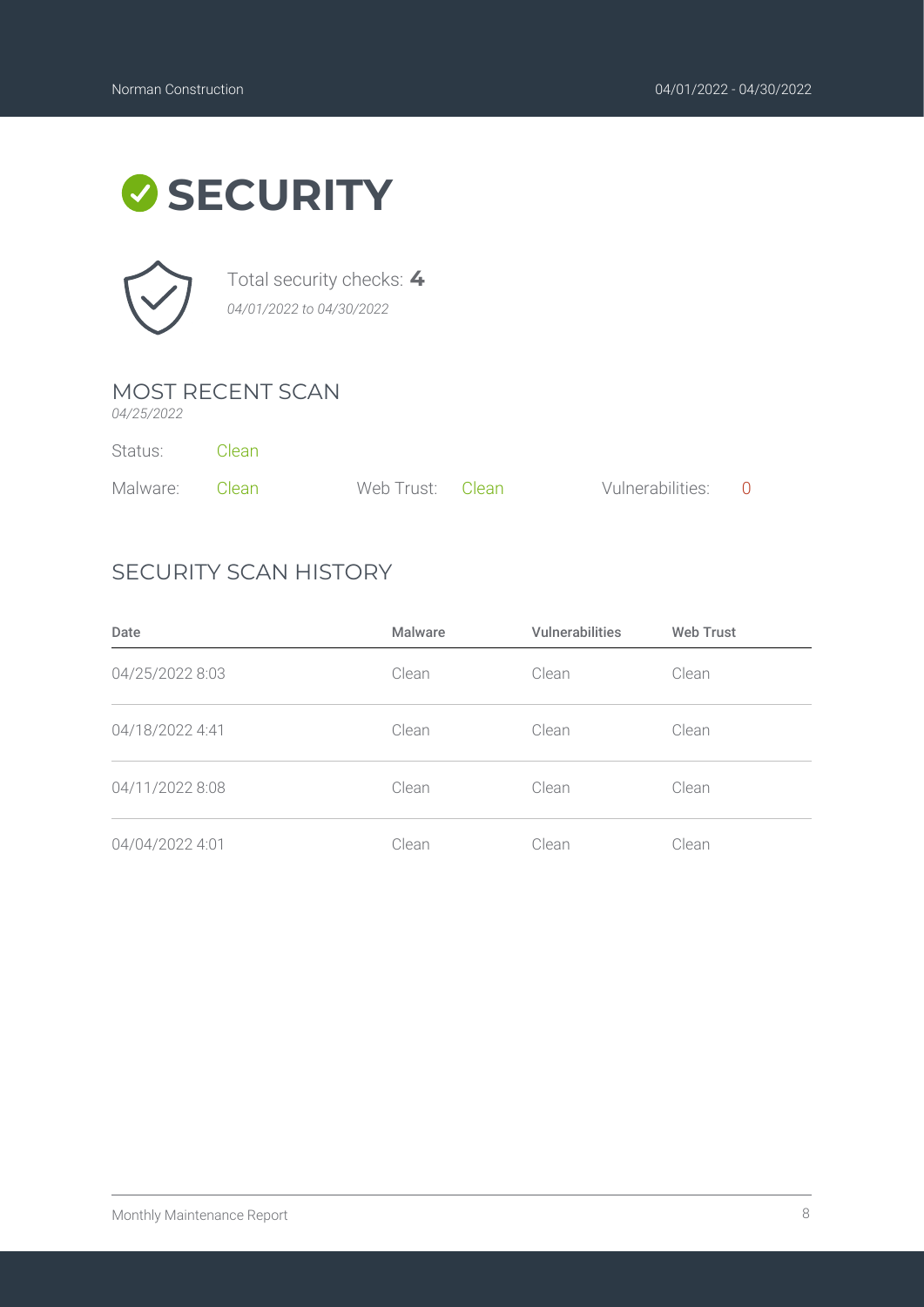



Total performance checks: **24** *04/01/2022 to 04/30/2022*

MOST RECENT SCAN

*04/30/2022*

PageSpeed Grade



#### PERFORMANCE OVERVIEW



YSlow Grade

Previous check: 72%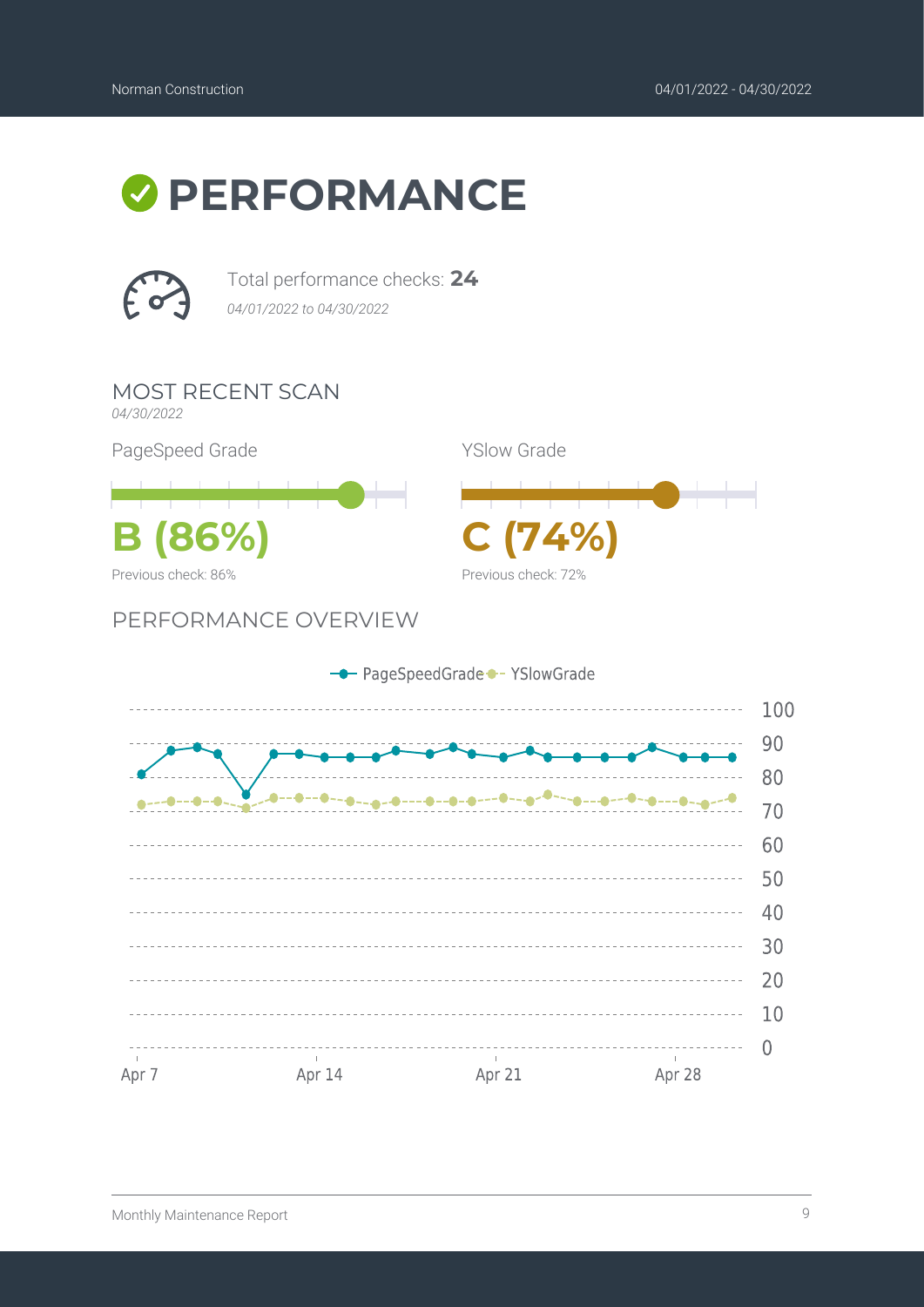### PERFORMANCE HISTORY (1/2)

| Date             | Load time | PageSpeed | YSlow  |
|------------------|-----------|-----------|--------|
| 04/30/2022 05:36 | 1.57s     | B (86%)   | C(74%) |
| 04/29/2022 04:07 | 1.73s     | B (86%)   | C(72%) |
| 04/28/2022 07:48 | 1.52s     | B (86%)   | C(73%) |
| 04/27/2022 02:33 | 1.30s     | B (89%)   | C(73%) |
| 04/26/2022 07:30 | 1.45s     | B (86%)   | C(74%) |
| 04/25/2022 06:09 | 1.55s     | B (86%)   | C(73%) |
| 04/24/2022 04:18 | 1.43s     | B (86%)   | C(73%) |
| 04/23/2022 00:48 | 1.38s     | B (86%)   | C(75%) |
| 04/22/2022 08:10 | 2.44s     | B (88%)   | C(73%) |
| 04/21/2022 07:14 | 1.58s     | B (86%)   | C(74%) |
| 04/20/2022 01:37 | 1.62s     | B (87%)   | C(73%) |
| 04/19/2022 08:07 | 1.53s     | B (89%)   | C(73%) |
| 04/18/2022 10:17 | 1.58s     | B (87%)   | C(73%) |
| 04/17/2022 14:25 | 1.47s     | B (88%)   | C(73%) |
| 04/16/2022 07:48 | 1.46s     | B (86%)   | C(72%) |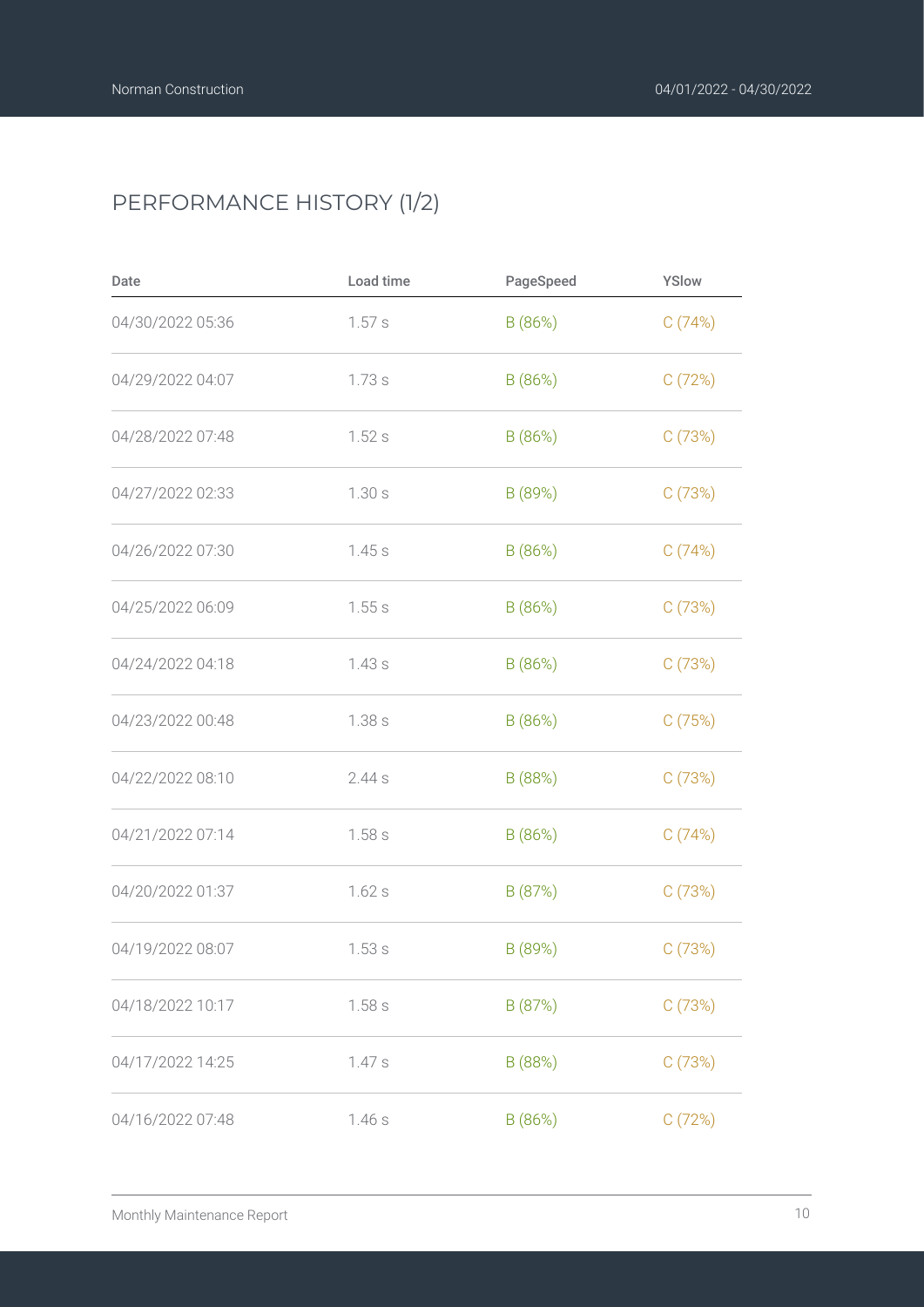### PERFORMANCE HISTORY (2/2)

| Date             | Load time | PageSpeed | YSlow  |
|------------------|-----------|-----------|--------|
| 04/15/2022 07:43 | 1.49s     | B (86%)   | C(73%) |
| 04/14/2022 07:33 | 1.52s     | B (86%)   | C(74%) |
| 04/13/2022 07:47 | 1.57s     | B (87%)   | C(74%) |
| 04/12/2022 08:00 | 1.53s     | B (87%)   | C(74%) |
| 04/11/2022 06:02 | 1.64s     | C(75%)    | C(71%) |
| 04/10/2022 03:30 | 1.52s     | B (87%)   | C(73%) |
| 04/09/2022 08:17 | 1.58s     | B (89%)   | C(73%) |
| 04/08/2022 07:43 | 2.06s     | B (88%)   | C(73%) |
| 04/07/2022 16:01 | 1.50s     | B (81%)   | C(72%) |